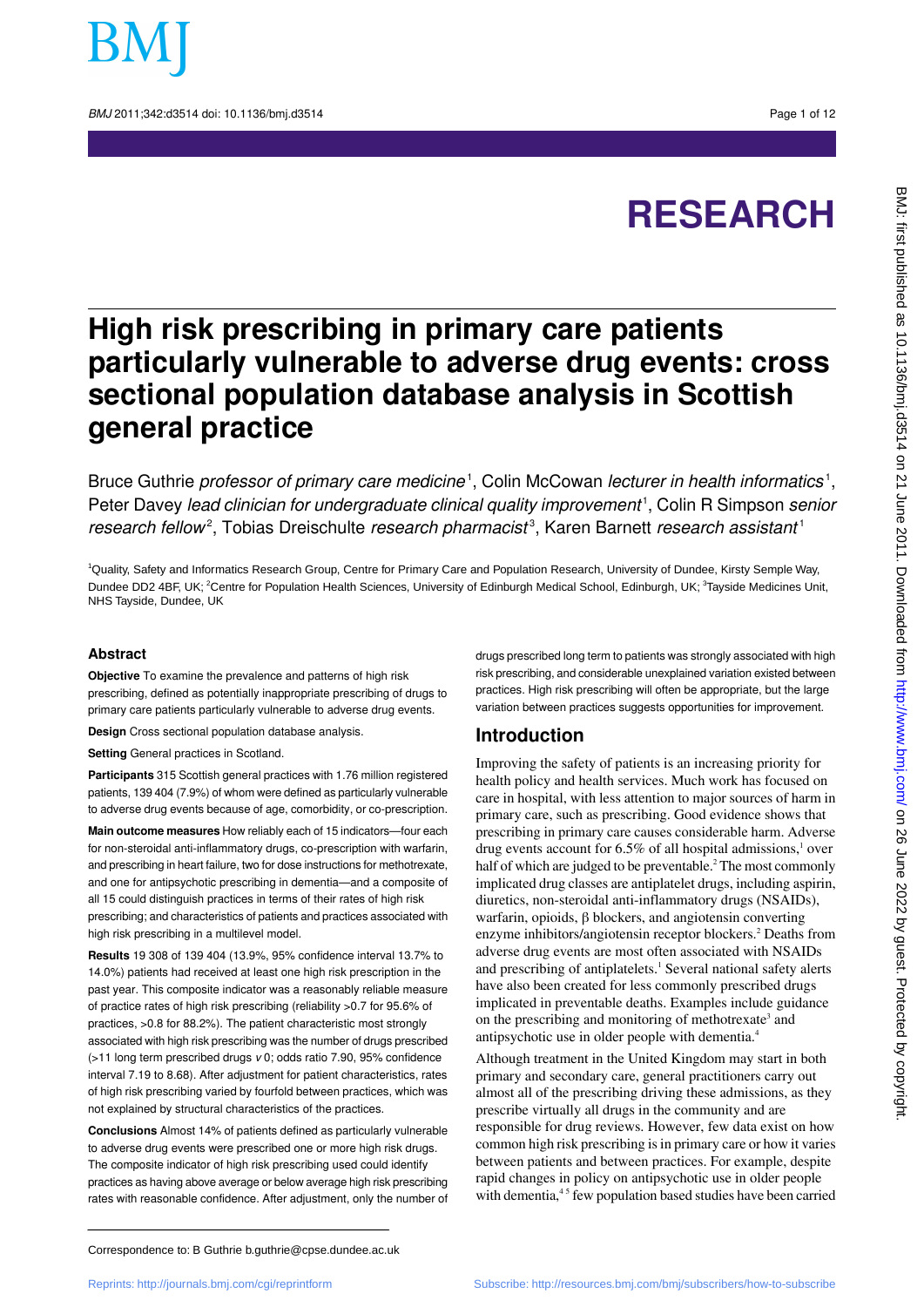usually based in nursing homes.<sup>5</sup> Although there are several measures of potentially inappropriate prescribing, the Beers criteria are the ones most commonly used. These criteria consist of two drug lists: one of drugs that are potentially inappropriate in elderly people, such as long acting benzodiazepines, and another of drugs that may be inappropriate in elderly people with particular conditions, such as anticholinergics in chronic constipation.<sup>7</sup> The Beers criteria can be assessed relatively easily in routine healthcare data and have been widely applied as a result, but most of the drugs listed are rarely used and the list does not include many of the drugs most associated with serious harm or with emergency hospital admission. More recently developed tools include drug items

in the Assessing Care of Vulnerable Elders project<sup>8</sup> and the screening tool of older persons potentially inappropriate prescriptions (STOPP). The screening tool is better associated with harm in older people admitted to hospital than are the Beers criteria, but both tools require record review to implement, precluding large scale or routine use.<sup>9 10</sup>

out on rates of such prescribing $6$  and most have been small and

We examined the frequency of high risk prescribing in patients particularly vulnerable to adverse drug events, how reliably the indicators could distinguish between practices (which is critical if indicators are to be used to measure practices for high stakes evaluation, including performance management and clinical governance), and patient and practice characteristics associated with high risk prescribing.

#### **Methods**

Using the dataset held by the Primary Care Clinical Information Unit at the University of Aberdeen, we extracted data from 315 general practices in Scotland contributing to the Scottish programme for improving clinical effectiveness in primary care (SPICE-PC), with analysis based on complete data as at 31 March 2007. Thirty one per cent of Scottish practices contributed data, covering a population representative of Scotland for age, sex, and deprivation, and including patients living in their own homes or in nursing homes. $<sup>11</sup>$ </sup>

#### **Population**

We extracted data for all patients permanently registered on 31 March 2007 who were defined as being particularly vulnerable to one of the specified prescriptions because of age, pre-existing disease (heart failure, dementia, chronic kidney disease, peptic ulcer), or pre-existing co-prescription (warfarin, angiotensin converting enzyme inhibitor, angiotensin receptor blocker, diuretic). We used the disease register business rules of the UK Quality and Outcomes Framework to define heart failure, chronic kidney disease, dementia, and psychosis, with a bespoke Read code set used to define peptic ulcer disease.<sup>12</sup>

For each patient we also extracted data on age; sex; postcode assigned deprivation, using the Carstairs score (grouped into fifths)<sup>13</sup>; and number of oral drugs on active repeat prescription, with at least one prescription issued in the past 84 days. Variables defined at practice level were rurality or remoteness based on the Scottish Executive urban-rural classification, list size (grouped into fourths), whether the practice held a new General Medical Services or section 17c or 2c contract (the Scottish equivalent of a Personal Medical Services contract where there is local variation from the national new General Medical Services template), postgraduate training status, dispensing status, whether the practice was single handed, and whether the practice achieved maximum points for three relevant drug measures in the Quality and Outcomes Framework:

medicines 10, where practices are paid for meeting prescribing advisers and agreeing three improvement projects for the subsequent year, with evidence of delivery of the previous year's agreed projects, and medicines 11 and 12 where practices are paid for carrying out drug reviews on more than 80% of patients taking repeat drugs, with extra payment for achieving this for patients taking four or more repeat drugs.<sup>12</sup>

#### **Outcome definition**

Given the limitations of existing indicator sets described above, we defined a new set of indicators of hazardous prescribing for drugs prescribed in situations identified as clearly high risk in national safety alerts<sup>3-14</sup> and commonly implicated in serious harm, as measured by emergency hospital admission due to an adverse drug event.<sup>12</sup> Indicators were required to be ones where the prescribing being measured was clearly stated to be contraindicated or to be avoided in routine practice, either in the *British National Formulary*,<sup>15</sup> national clinical guidelines,<sup>16</sup> prescribing advice, $14-19$  or safety alerts.<sup>3</sup> It is important to recognise that most patients receiving such prescriptions will not be harmed and few of these prescriptions are absolutely contraindicated. However, for every indicator examined there was explicit guidance at the time of prescription that it carried significant risk of harm and should be routinely avoided, usually on the basis of clear evidence that such prescribing carried a significantly increased risk to patients. Candidate indicators were rated in a modified RAND process<sup>20</sup> involving a panel of four general practitioners (two with roles in improving prescribing at primary care organisation level) and six pharmacists (two with an academic interest in safe prescribing, the remainder with pharmacy roles in both primary care organisation and hands-on practice). Included indicators were all rated as "necessary to avoid" (median score >7 on a 9 point scale, with no disagreement within the panel $2<sup>0</sup>$ ). Indicators were additionally required to be measureable using routine electronic clinical data in primary care, which precluded those based on laboratory monitoring that is inconsistently recorded in general practice records. Notably, we excluded indicators related to warfarin and hypoglycaemic drug monitoring.

The outcomes measured were receipt of a drug defined as high risk prescribing for a patient because of their age, a pre-existing condition, or they were already prescribed drugs that could potentially interact with the ones being prescribed. The period over which receipt of a drug was measured varied from the past 12 weeks for co-prescription and dose instructions for methotrexate to one year for prescription to people defined as vulnerable to adverse drug events because of age or comorbidity. We defined 15 individual indicators (table 1). For each indicator we extracted details of relevant drug prescribing recorded in the electronic record in the year from 1 April 2006 to 31 March 2007. Drug definitions used codes from the *British National Formulary* supplemented with free text name searches where necessary. For example, for the measure "Risperidone/olanzapine prescribed in over-65s with dementia but not psychosis," we included patients if their electronic record had a relevant Read code for the presence of dementia

(excluding those with a Read code for the presence of psychosis or serious mental illness, as defined by the Quality and Outcomes Framework, where a prescription for antipsychotics is more clearly indicated). We then measured the proportion of such patients with an electronic record of prescription for risperidone or olanzapine in the 12 weeks before 31 March 2007. In addition, an overall composite indicator was also defined as whether or not the patient had received any high risk prescription.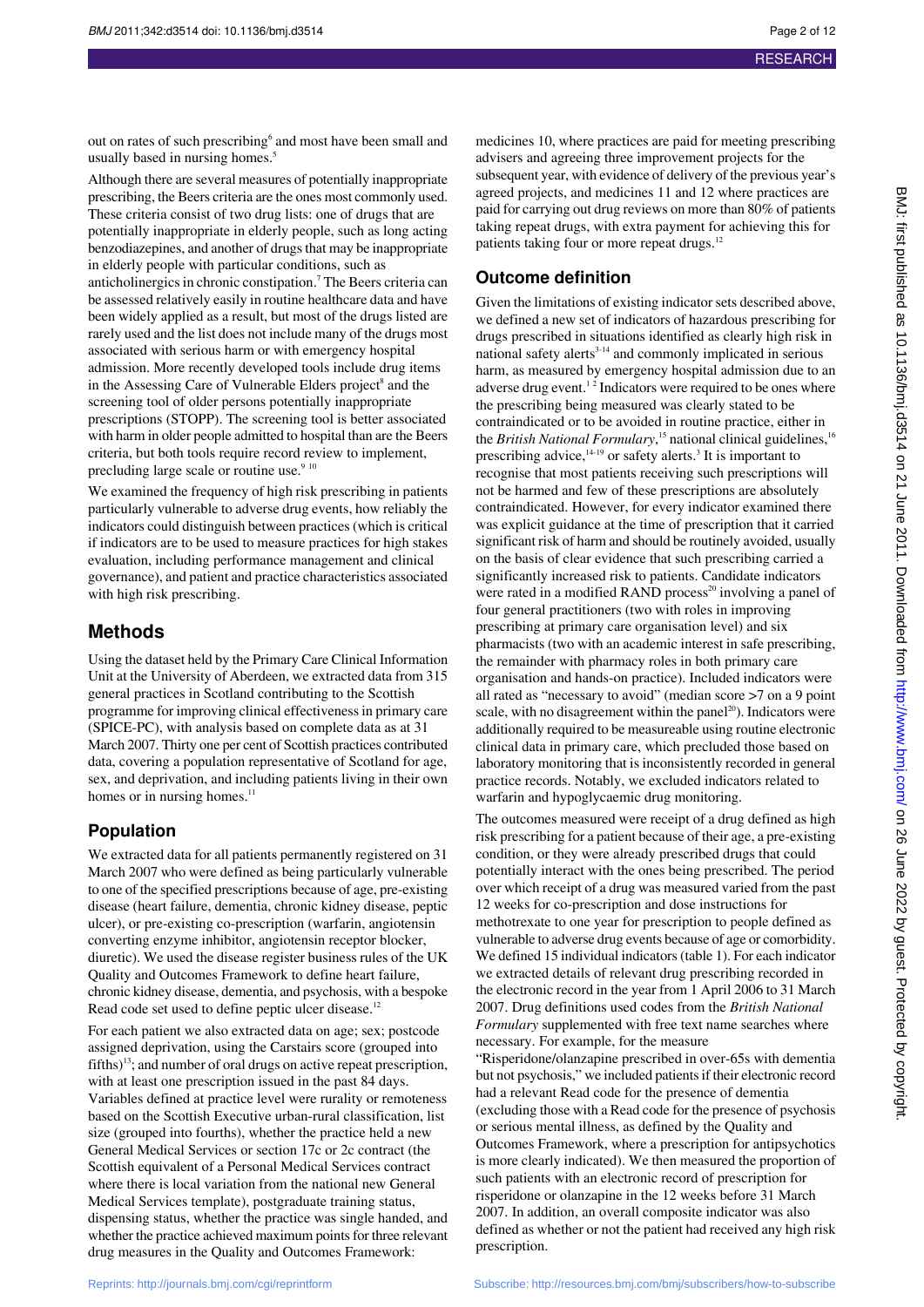#### **Statistical analysis**

For each indicator we calculated the proportion of patients receiving a high risk prescription, with 95% confidence intervals. We also determined the reliability of indicators in distinguishing between practices. Reliability in this context refers to how accurately an indicator measures an individual practice's performance based on a mean score of a patient level outcome. It is therefore a measure of how confident we can be that observed differences between practices result from true differences in prescribing safety.<sup>29</sup> Reliability increases as variation between practices increases (measured by the intracluster correlation coefficient, which is estimated using all the data and is the same for all practices) and as the number of patients being measured in the practice increases. An indicator may therefore be reliable for a large practice but not for a small one. For an indicator to be used routinely to compare practices for performance management or governance purposes, it requires adequate reliability for as many of the practices being measured as possible. Reliability varies between 0 (completely unreliable) and 1 (completely reliable). Values greater than 0.7 are generally considered to indicate acceptable reliability in the sense that observed differences between practices can be reasonably confidently attributed to true differences in quality or safety. For high stakes evaluation, reliabilities of 0.8-0.9 are preferable.<sup>29-31</sup>

We estimated the intracluster correlation coefficient for each indicator in an empty multilevel logistic regression model, and the reliability of each indicator and the composite calculated using the Spearman-Brown prophecy formula for a notional practice, with the median number of patients being measured by the indicator. Based on the actual number of patients being measured in each practice, for each indicator we additionally calculated the proportion of practices with reliability of greater than 0.7 and greater than  $0.8^{3031}$ 

We used multilevel logistic regression to examine how the composite indicator of receipt of at least one high risk prescription varied between practices and by patient and practice characteristics. For patient and practice variables we calculated multilevel univariate odds ratios. Two multivariate (adjusted) models were estimated, with patient level variables fitted first and variables retained based on statistical significance using a Wald test. For both models we estimated the explained variance  $(R<sup>2</sup>)$ .<sup>32</sup> We examined variation between practices after controlling for differences in case mix by plotting on a cross sectional control chart the observed versus expected numbers of patients with a high risk prescription.<sup>33</sup> A sensitivity analysis was carried out to examine whether dropping the least reliable individual indicators improved the composite reliability or changed the overall conclusions from multilevel regression. All models were fitted with second order penalised quasi-likelihood estimation, and assumptions of normality of level 2 residuals and other model diagnostics checked graphically. Initial analysis was carried out in SPSS v17.0, and multilevel logistic regression in MlWin 2.0 (Centre for Multilevel Modelling, University of Bristol, UK).

#### **Results**

Overall, 139 404 of 1 760 223 (7.92%, 95% confidence interval 7.88% to 8.00%) patients were defined as being particularly vulnerable to adverse drug events because of their age, pre-existing disease, or co-prescription. Table 2 shows the rate of high risk prescribing for each of the indicators, which varied from 0.5% to 50.5%. In total, 19.7% (95% confidence interval 19.1% to 20.3%) of patients prescribed warfarin had received

a high risk prescription in the past year (most commonly for antiplatelets or high risk antibiotics), and 18.2% (17.6% to 18.7%) of patients with heart failure had been prescribed a drug that was contraindicated or recommended to be avoided (most commonly NSAIDs or tricyclics). Other high risk prescribing of NSAIDs was also relatively common, with rates ranging from 4.1% of older people with renal impairment to 50.5% of over 75s prescribed an NSAID without gastroprotection. Most patients prescribed an NSAID had received multiple prescriptions for these drugs in the previous year. In total, 19 308 of the 139 404 patients particularly vulnerable to adverse drug events (13.9%, 95% confidence interval 13.7% to 14.0%) had received at least one high risk prescription in the past year. Overall, 16 423 (84.1% of those receiving any high risk drug) patients received only one type of high risk prescription, 2530 (13.1%) two, and 546 (2.8%) three or more.

#### **Reliability of indicators in distinguishing between practices**

Variation between practices in the overall rate of high risk prescribing measured by the composite was considerable, ranging from 3.6% of patients receiving at least one high risk prescription to 31.3% (median 12.5%, interquartile range 10.1-15.3%). Twelve of the 15 indicators (excluding the warfarin and heart failure composites) had adequate reliability (>0.7) for a median sized practice, but significant numbers of practices had too few patients to be reliably measured. Depending on the indicator, between 31.7% and 91.7% of practices had reliability greater than 0.7, and between 7.6% and 80.3% had reliability greater than 0.8. The reliability of the composite for a median sized practice was 0.92, with reliability greater than 0.7 in 95.6% of practices and greater than 0.8 in 88.2%.

#### **Patient and practice characteristics associated with high risk prescribing**

Table 3 shows the percentage of patients receiving at least one high risk prescription by a range of patient and practice characteristics, and univariate odds ratios estimated in a multilevel model. High risk prescribing increased noticeably with the number of drugs recently issued on a repeat prescription, with 4.3% of patients with no long term prescribed drugs receiving a high risk prescription compared with 26.6% of those prescribed 11 or more drugs long term (difference in proportions 22.2%, 95% confidence interval 21.1% to 23.3%). High risk prescribing also increased with age, rising progressively from 6.7% in the under 40s to 15.9% in 70-79 year olds, but decreasing to 13.2% in those aged 80 and over (difference for age <40 *v* 70-79 9.2%, 95% confidence interval 8.3% to 10.1%). Other patient level variables had smaller associations, although still statistically significant. Women were more likely to receive a high risk prescription (14.6% *v* 13.1% in men, difference 1.5%, 1.1% to 1.8%) as were patients living in more socioeconomically deprived areas (15.3% *v* 12.8% for those living in the most affluent areas, difference 2.5%, 1.9% to 3.1%). High risk prescribing varied less by practice level variables, with higher rates in smaller practices compared with large practices, in non-training practices, and in practices with a section 2c or 17c (Personal Medical Services) contract.

In the multivariate model including only patient level variables (table 4, model 1), the association of high risk prescribing with the number of active repeat drugs was largely unchanged. Associations with age and sex were weaker in the adjusted model and, although statistically significant, were small in absolute terms. Associations with deprivation were found to be no longer significant. The patient level variables in model 1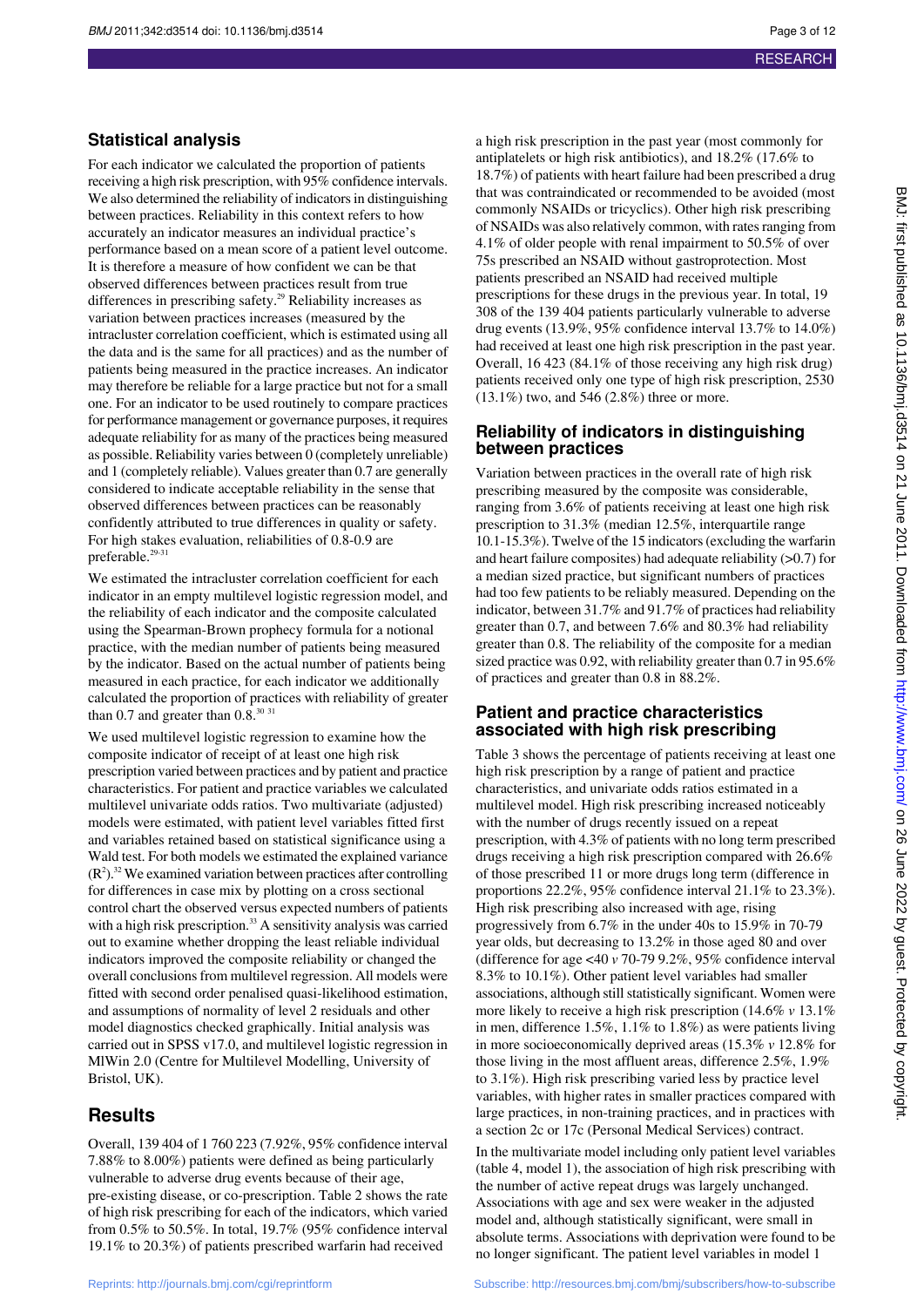explained 8.1% of the variance in receipt of a high risk prescription. Three practice variables were significantly associated with high risk prescribing in the adjusted model (table 4, model 2). Compared with smaller practices (list size <4675), patients in the largest practices (list size >9876) were less likely to receive a high risk prescription. Patients in non-training practices were more likely to receive a high risk prescription as were patients in urban and accessible areas compared with primary cities. However, the absolute differences and the adjusted odds ratios were all small, and adding practice variables only explained an additional 0.5% of the variance in receipt of a high risk prescription ( $R^2$ =8.6% for model 2  $\nu$  8.1% for model 1).

Variation between practices was considerable even after adjusting for case mix in terms of the patient level variables in model 1. The figure shows how the observed numbers of patients with a high risk prescription differed from expected in each practice after adjustment for patient case mix. Practices lying outside the 3 standard deviation control limit were statistically significantly different from the average, and varied from having half the expected rates of high risk prescribing to having a 50-125% excess. The median odds ratio for two patients randomly selected from different practices was 1.42 (95% confidence interval 1.37 to 1.47).<sup>34</sup>

In the sensitivity analysis, reanalysing the data after dropping the three least reliable indicators (prescribing NSAIDs to older patients without gastroprotection, prescribing mixed strengths of methotrexate, and prescribing high risk antibiotics to patients taking warfarin) did not substantively alter the findings or their interpretation. The reliability of the 12 indicator composite was 0.92 for the median sized practice, and reliability was greater than 0.7 for 94.9% of practices and greater than 0.8 for 87.6% (sensitivity analysis multilevel modelling data not shown).

#### **Discussion**

As measured by the 15 indicators examined, high risk prescribing is relatively common, with 13.9% of patients particularly vulnerable to adverse drug events receiving one or more high risk prescriptions in the past year. Although individual indicators did not reliably distinguish practices, the composite indicator of whether or not patients had received one or more high risk prescriptions in the past year was reasonably reliable, with 95.6% of practices having greater than 0.7 reliability and 88.2% greater than 0.8. The implication is that we can be reasonably confident that the composite indicator correctly defines practices as having above average or below average rates of high risk prescribing (whereas we cannot be confident that the individual indicators do so).

In multilevel logistic regression analysis, only the number of drugs the patient was being prescribed long term was strongly associated with high risk prescribing, but considerable unexplained variation existed between practices. Although several other patient level and practice level variables were statistically significantly associated with receipt of a high risk prescription, the odds ratios for these were close to one in the adjusted model, and the clinical significance of these associations is marginal. Notably, after adjustment for patient level variables, patients in the lowest prevalence practices had about half the expected rate of high risk prescribing, whereas the highest prevalence practices had 50-125% more patients with high risk prescribing than expected (figure). This variation at practice level was not explained by the structural characteristics of the practices included in the model, and in particular was not associated with performance measured by

#### **Strengths and weaknesses of the study**

To our knowledge, this is the first large scale study of prescribing safety in primary medical care that uses multiple indicators based on explicit national prescribing safety advice, and examines how high-risk prescribing varies between both patients and practices in a highly representative population. The study has several important limitations. Firstly, although the prescribing being measured is defined as high risk in national guidance, it is not always inappropriate. This is because real life prescribing often involves balancing risk and benefit in conditions of uncertainty, and a drug may be high risk but still a rational and reasonable one to prescribe. Unlike situations such as the surgical excision of a healthy right sided kidney instead of a diseased left sided one, few of these indicators are therefore measuring "never events" where the care given is unequivocally wrong.<sup>35</sup> However, given that all the prescribing examined is stated in national guidance to be contraindicated or to be avoided in routine practice, the high rates and large variation between practices is consistent with a significantly appropriate proportion of prescribing examined.

Secondly, because of constraints on feasibility, the indicators used represent only a selection of possible important measures. For example, although both warfarin and hypoglycaemic drugs contribute significantly to emergency hospital admission with adverse drug events,<sup>12</sup> variable recording of laboratory data meant that we could not include indicators relating to warfarin monitoring in this analysis, and indicators for safe use of hypoglycaemic drugs in diabetes were not feasible. The indicator set is therefore not comprehensive, reflecting the difficulty in capturing the full complexity of prescribing electronically. Additionally, over the counter purchase of ibuprofen from pharmacies is not recorded electronically in general practice clinical systems. This study is therefore likely to significantly under-estimate the true rate of high risk prescribing by general practitioners and wider use of high risk medicines.

Thirdly, variation between practices may be due to unmeasured heterogeneity in case mix, such as varying comorbidity (although this is likely to be significantly accounted for by the variable relating to the number of drugs prescribed long term).

Finally, although the study identified significant variation in high risk prescribing between practices, it did not examine variation between individual doctors within the practices. The study therefore could not distinguish between practices with generalised high risk prescribing and practices with individual prescribers who are higher than average risk. Both are likely to be important. If high risk prescribing was largely driven by individuals, however, it seems likely that practice list size would be a stronger predictor, since individual effects should be progressively diluted in larger practices.

#### **Unanswered questions and future research**

Several areas of uncertainty would benefit from further research. The first relates to validity, or the degree to which an indicator measures what it claims to, in this case high risk prescribing. The indicators examined have strong face validity because they are all subject to explicit national guidance, and most are underpinned by a strong evidence base that quantifies the risk involved. For example, the current evidence from randomised controlled trials is that treating 100 people with dementia with an antipsychotic for 6-12 weeks is associated with one additional death. It is estimated that prescribing of antipsychotics in people

**RESEARCH**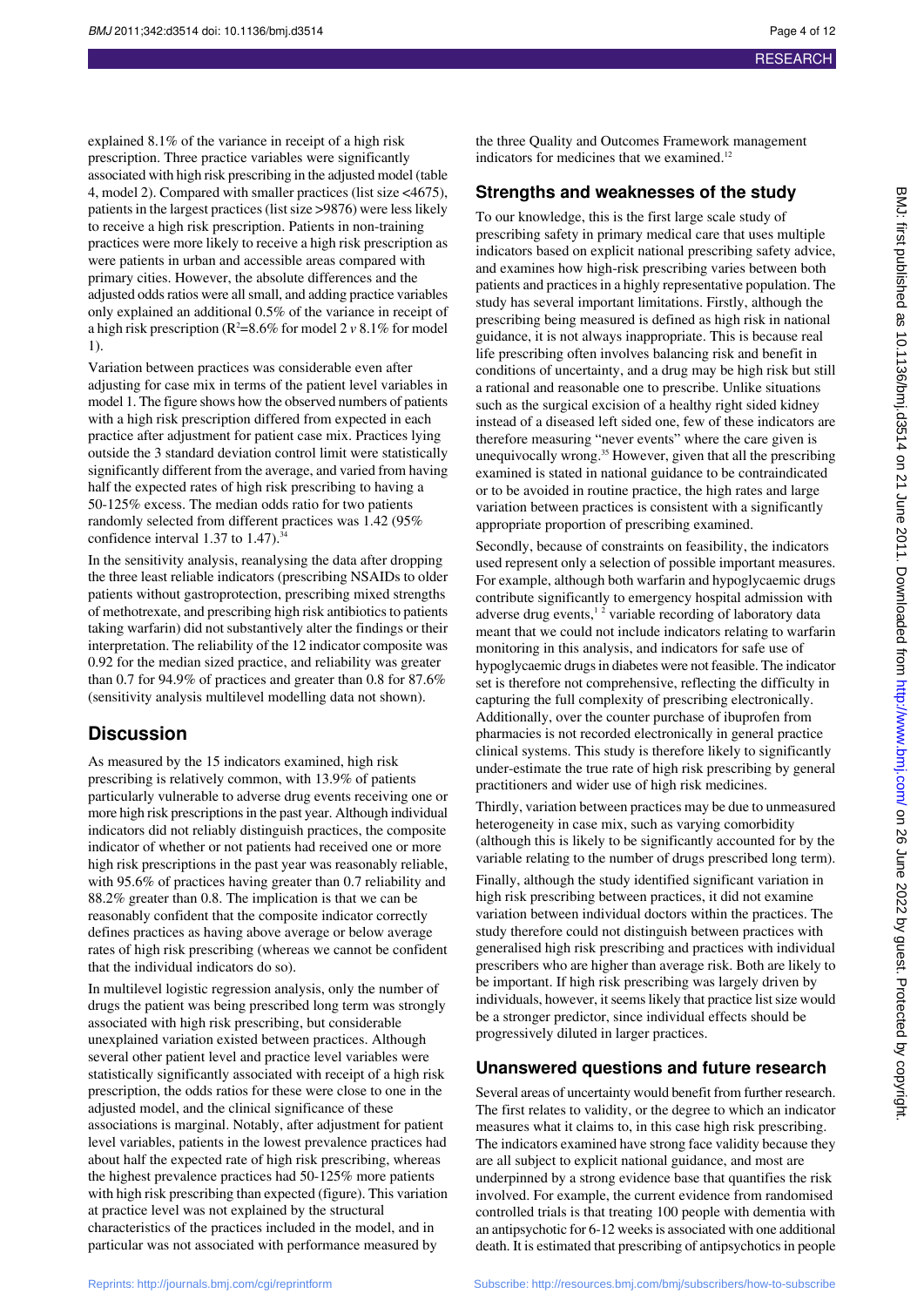with dementia is associated with 1620 additional strokes (half severe) and 1800 additional deaths per year in the United Kingdom. This might be acceptable if antipsychotics had large benefits in this population, but they do not.<sup>5 14</sup> However, the evidence base underlying some other indicators is weaker, which makes explicit consideration of risks and benefits of a particular drug to an individual difficult. For example, the significant risk of co-prescribing antiplatelet drugs and NSAIDs to people taking warfarin is well quantified.<sup>21-23</sup> Yet despite the toxicity of warfarin and the frequency with which it is prescribed, there are few precise estimates of the risk of other co-prescribed drugs, including antibiotics.<sup>21</sup> The growth of large, linkable electronic databases should allow more systematic study of the risks of prescribing in primary care in the future. Further evidence of validity would come from intervention studies showing that rates of high risk prescribing can be reduced, and ideally that patient harm is reduced as a result.

Secondly, although this study identified that high risk prescribing varied considerably between practices, none of the practice level variables examined accounted for this variation. Potentially useful areas to explore are whether practice rates of high risk prescribing are driven more by a small number of individual prescribers or are more strongly related to wider practice organisation and culture of prescribing safety.<sup>36</sup> Both are likely to contribute, but practice culture and organisation are likely to be important because clinical care and responsibility for generating, checking, and signing repeat prescriptions is almost always shared. Further work is therefore required to understand better the sources of variation between practices, and an additional priority is to rigorously develop and test interventions targeting individuals or practices.<sup>3</sup>

Thirdly, research is needed to understand better and improve existing mechanisms for making prescribing safer. From this perspective, the most effective way to implement drug alerts in general practice clinical IT systems is uncertain. The data examined here came from a system in which drug interaction alerts were routine, were tiered (using a traffic light system to flag more serious interactions), and were non-interruptive (alerts are advisory and do not require the prescriber to explicitly over-ride them). Other IT systems also include drug-disease warnings<sup>38</sup> and vary in tiering and whether prescribers have to over-ride alerts. A need exists for comparison of high risk prescribing rates in practices using different prescribing decision support systems. However, such alerts only trigger when a drug is newly prescribed, which means that patients receiving high risk drugs authorised for repeat prescribing are not explicitly flagged during subsequent drug review. The Quality and Outcomes Framework includes incentives for carrying out drug reviews for such patients, but there is little guidance as to the content of such reviews,<sup>12</sup> and in this study it is notable that there was no relation between high risk prescribing and achieving maximum Quality and Outcomes Framework points for the three drug review and medicines improvement activity measures examined. Research that examines how to make drug review more effective is needed.

#### **Conclusions and implications for policy and practice**

From a clinical and health services perspective, this study shows that opportunities to improve primary care prescribing safety are considerable. The composite indicator used in this study has strong face validity because the indicators underlying it are all based on national guidance, and there is strong epidemiological evidence of harm for most indicators included. It is also a reliable enough measure to be used to distinguish practices with high and low rates of high risk prescribing. In principle, this kind of composite could therefore be used for the purposes of clinical governance and performance management—for example, by identifying practices with particularly high rates of high risk prescribing for further investigation.<sup>30 39</sup>

In practice major reductions in high risk prescribing are likely to require improvement across the whole distribution of practices to shift the average rather than solely focusing on outliers. It is also important to recognise that not all high risk prescribing is inappropriate, so the "correct" rate for indicators like these is unlikely to be zero. Routine electronic data can measure rates of high risk prescribing, but record or patient review will usually be needed to properly judge appropriateness. From a quality improvement perspective, the best use of these indicators is therefore likely to be to target drug review for patients receiving high risk prescriptions, prompting the explicit application of clinical judgment to questions of appropriateness. The findings suggest that existing activity to improve prescribing is insufficiently focused on safety, despite the considerable harm caused by prescribing. This possibly reflects both the historical background of improving prescribing by focusing on costs and the lack of routinely available indicators of prescribing safety. The current ubiquity of electronic data in UK primary care makes routine measurement of the kind carried out in this study feasible, and it is time to make prescribing safety a priority in primary care.

We thank the practices who contributed data to the Scottish programme for improving clinical effectiveness in primary care and allowed the anonymised data to be used for research; staff at the Primary Care Clinical Information Unit at University of Aberdeen who carried out the initial data extraction and management, particularly Katie Wilde and Fiona Chaloner; and project advisory group members Lorna Scahill and Mairi Scott.

Contributors: BG conceived the study and planned it with CMcC, PD, and CRS, with TD leading the literature review. KB and BG carried out the analysis. All authors contributed to the writing of the paper. BG is the guarantor.

Funding: This work was supported by NHS Quality Improvement Scotland (Better Measures project grant supporting KB) and the Scottish Government Chief Scientist Office (applied research programme grant 07/02 supporting TD, and Health Services and Health of the Public postdoctoral fellowship PDF/08/02 supporting CRS), but study design, data analysis, interpretation and publication were the responsibility of the research team, who had sole access to the data.

Competing interests: All authors have completed the ICMJE uniform disclosure form at www.icmje.org/coi\_disclosure.pdf (available on request from the corresponding author) and declare: that KB was supported by a project grant (Better Measures) from NHS Quality Improvement Scotland, TD was supported by an applied research programme grant (07/02) from the Scottish Government Chief Scientist Office, and CRS was supported by a health services and health of the public postdoctoral fellowship (PDF/08/02); no financial relationships with any organisations that might have an interest in the submitted work in the previous three years; no other relationships or activities that could appear to have influenced the submitted work.

Ethical approval: Not required; all data were fully anonymised and data use was compliant with the Primary Care Clinical Informatics Unit research governance process.

Data sharing: No additional data available.

1 Pirmohamed M, James S, Meakin S, Green C, Scott AK, Walley TJ, et al. Adverse drug reactions as cause of admission to hospital: prospective analysis of 18 820 patients. BMJ 2004;329:15-9.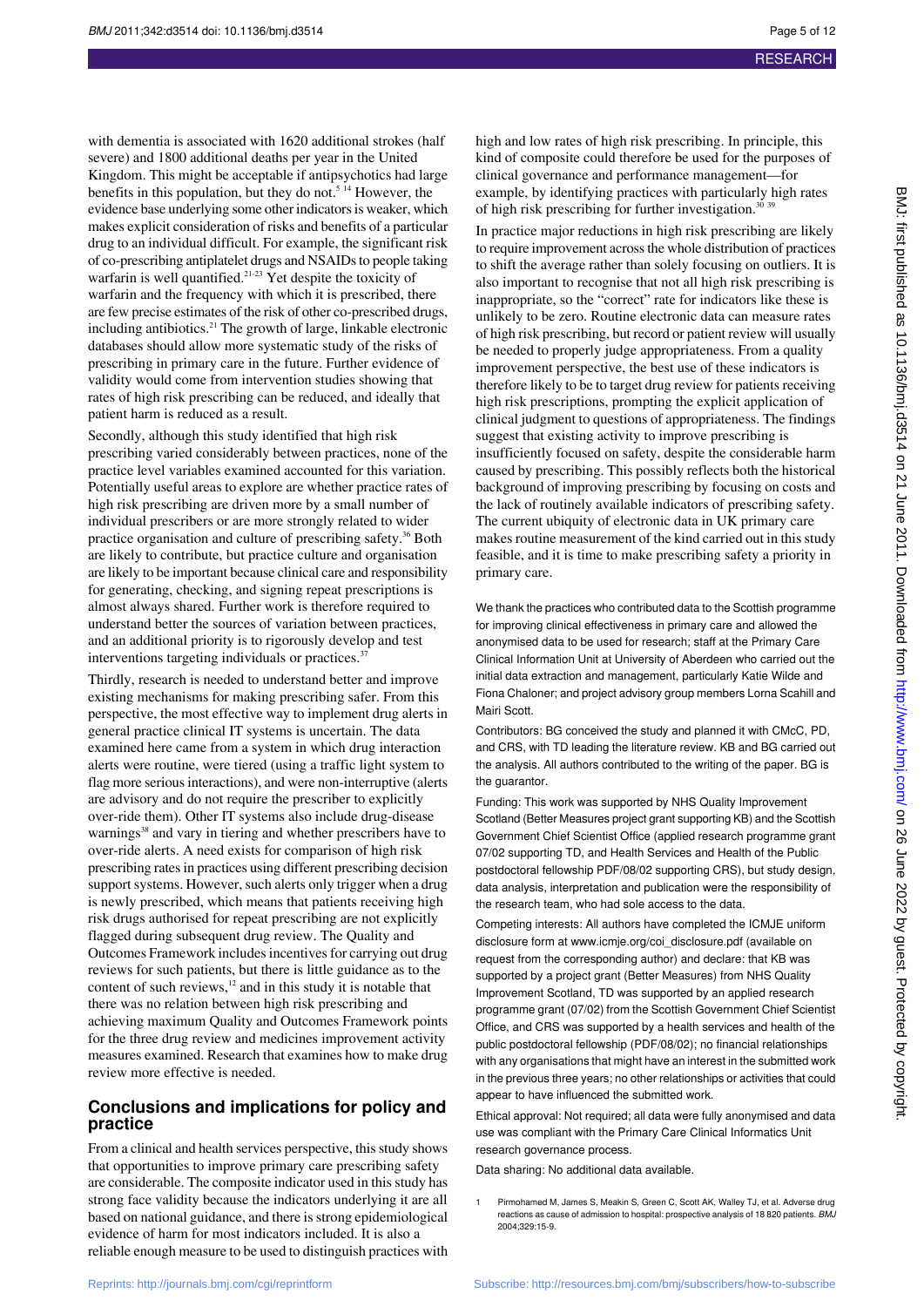#### **What is already known on this topic**

Preventable adverse drug events related to prescribing in primary care are a common cause of hospital admission and death

Potentially inappropriate prescribing has been shown to be relatively common using various indicator sets

Existing indicator sets do not always measure prescribing of drugs most commonly associated with harm or cannot be applied in routine clinical data

#### **What this study adds**

14% of patients defined as particularly vulnerable to adverse drug events because of age, pre-existing disease, or co-prescription had received a high risk prescription in the past year

High risk prescribing was much more common in patients prescribed long term drugs

Significant variation between practices was not explained by patient case mix or by a range of practice structural factors

- 2 Howard R, Avery A, Slavenburg S, Royal S, Pipe G, Lucassen P, et al. Which drugs cause preventable admissions to hospital? A systematic review. Br J Clin Pharmaco 2007;63:136-47.
- 3 National Patient Safety Agency. Improving compliance with oral methotrexate guidelines. NPSA, 2006.
- 4 Medicines and Healthcare Products Regulatory Agency, Commission on Human Medicines. Antipsychotics: use in elderly people with dementia. Drug Saf Update 2009;2:8.
- 5 Banerjee S. The use of antipsychotic medication for people with dementia: time for action. Department of Health, 2009.
- 6 Guthrie B, Clark SA, McCowan C. The burden of psychotropic drug prescribing in people with dementia: a population database study. Age Ageing 2010;39:637-42.
- 7 Fick DM, Cooper JW, Wade WE, Waller JL, Maclean JR, Beers MH. Updating the Beers criteria for potentially inappropriate medication use in older adults. Arch Intern Med 2003;163:2716-24.
- 8 Higashi T, Shekelle P, Solomon DH, Knight E, Roth CP, Chang J, et al. The quality of pharmacological care for vulnerable older patients. Arch Intern Med 2004;140:714-20.
- 9 Gallagher P, O'Mahony D. STOPP (Screening Tool of Older Persons' potentially inappropriate Prescriptions): application to acutely ill elderly patients and comparison with Beers' criteria. Age Ageing 2008;37:673-9.
- 10 Gallagher P, Ryan C, Byrne S, Kennedy J, O'Mahony D. STOPP (Screening Tool of Older Person's potentially inappropriate Prescriptions) and START (Screening Tool to Alert doctors to Right Treatment). Consensus validation. Int J Clin Pharmacol There 2008;46:72-83.
- 11 Elder R, Kirkpatrick M, Ramsay W, MacLeod M, Guthrie B, Sutton M, et al. Measuring quality in primary medical services using data from SPICE. NHS National Services Scotland, 2007.
- 12 NHS England. Primary care commissioning. QOF implementation: business rules. NHS England, 2009.
- 13 Carstairs V, Morris R. Deprivation and health in Scotland. Aberdeen University Press, 1991.
- 14 Committee on Safety of Medicines. Summary of clinical trial data on cerebrovascular adverse events (CVAEs) in randomized clinical trials of risperidone conducted in patients with dementia. Committee on Safety of Medicines, 2004.
- 15 British Medical Association, Royal Pharmaceutical Society of Great Britain. British national formulary . BMA, RPS, 2007 (No 54).
- 16 Scottish Intercollegiate Guidelines Network. SIGN 95: management of chronic heart failure. SIGN, 2007.
- 17 Medicines and Healthcare Products Regulatory Agency, Commission on Human Medicines. Rosiglitazone and pioglitazone: cardiovascular safety. Drug Saf Update 2007;1:5.
- 18 Medicines and Healthcare Products Regulatory Agency, Commission on Human Medicines. Non-steroidal anti-inflammatory drugs: cardiovascular risk. Drug Saf Update 2009;2:7. 19 NHS National Prescribing Centre. Cardiovascular and gastrointestinal safety of NSAIDs.
- NHS National Prescribing Centre, 2007. 20 Fitch K, Bernstein S, Aguilar M, Burnand B, LaCalle J, Lazaro P, et al. The RAND/UCLA
- appropriateness method user's manual. RAND Corporation, 2003. 21 Holbrook AM, Pereira JA, Labiris R, McDonald H, Douketis JD, Crowther M, et al.
- Systematic overview of warfarin and its drug and food interactions. Arch Intern Med 2005;165:1095-106.
- 22 NHS National Prescribing Centre. Combination antithrombotics: are the benefits worth the bleeding risk? NHS National Prescribing Centre, 2006.
- 23 Delaney JAM, Opatrny LMDM, Brophy JMMDP, Suissa SP. Drug drug interactions between antithrombotic medications and the risk of gastrointestinal bleeding. Can Med Assoc J 2007;177:347-51.
- 24 Loboz K, Shenfield G. Drug combinations and impaired renal function—the "triple whammy". Br J Clin Pharmacol 2005;59:239-43.
- 25 Thomas M. Diuretics, ACE inhibitors and NSAIDs—the triple whammy. Med J Aust 2000;172:184-5.
- 26 Huerta C, Castellsague J, Varas-Lorenzo C, Rodriguez LAG. Nonsteroidal anti-inflammatory drugs and risk of ARF in the general population. Am J Kid Dis 2005;45:531-9.
- 27 Gislason GH, Rasmussen JN, Abildstrom SZ, Schramm TK, Hansen ML, Fosbol EL, et al. Increased mortality and cardiovascular morbidity associated with use of nonsteroidal anti-inflammatory drugs in chronic heart failure. Arch Intern Med 2009;169:141-9.
- 28 Medicines and Healthcare Products Regulatory Agency, Commission on Human Medicines. Conventional (typical) antipsychotics: increased mortality in dementia. Drug Saf Update 2008;2:5.
- Adams J. The reliability of provider profiling: a tutorial. RAND, 2009.
- 30 Roland M, Elliott M, Lyratzopoulos G, Barbiere J, Parker RA, Smith P, et al. Reliability of patient responses in pay for performance schemes: analysis of national General Practitioner Patient Survey data in England. BMJ 2009;339:b3851.
- 31 Hofer TP, Hayward RA, Greenfield S, Wagner EH, Kaplan SH, Manning WG. The unreliability of individual physician "report cards" for assessing the costs and quality of care of a chronic disease. JAMA 1999;281:2098-105.
- 32 Snijders T, Bosker R. Multilevel analysis: an introduction to basic and advanced multilevel modeling . Sage, 1999.
- 33 Spiegelhalter D. Funnel plots for comparing institutional performance. Stat Med 2005;24:1185-202.
- 34 Larsen K, Merlo J. Appropriate assessment of neighbourhood effects on individual health: integrating random and fixed effects in multilevel logistic regression. Am J Epidemiol 2007;161:81-8.
- 35 National Patient Safety Agency National Reporting and Learning Service. Never events: framework update for 2010/11. NPSA, 2010.
- 36 Kirk S, Parker D, Claridge T, Esmail A, Marshall M. Patient safety culture in primary care: developing a theoretical framework for practical use. Qual Saf Health Care 2007;16:313-20.
- 37 Craig P, Dieppe P, Macintyre S, Michie S, Nazareth I, Petticrew M. Developing and evaluating complex interventions: the new Medical Research Council guidance. BMJ 2008;337:979-83.
- 38 Fernando B, Savelyich BSP, Avery AJ, Sheikh A, Bainbridge M, Horsfield P, et al. Prescribing safety features of general practice computer systems: evaluation using simulated test cases. BMJ 2004;328:1171-2.
- 39 Lilford R, Mohammed AM, Spiegelhalter D, Thomson R. Uses and abuses of outcome data in managing performance of acute medical care: avoiding institutional stigma. Lancet 2004;363:1147-54.

**Accepted:** 7 April 2011

Cite this as: *BMJ* 2011;342:d3514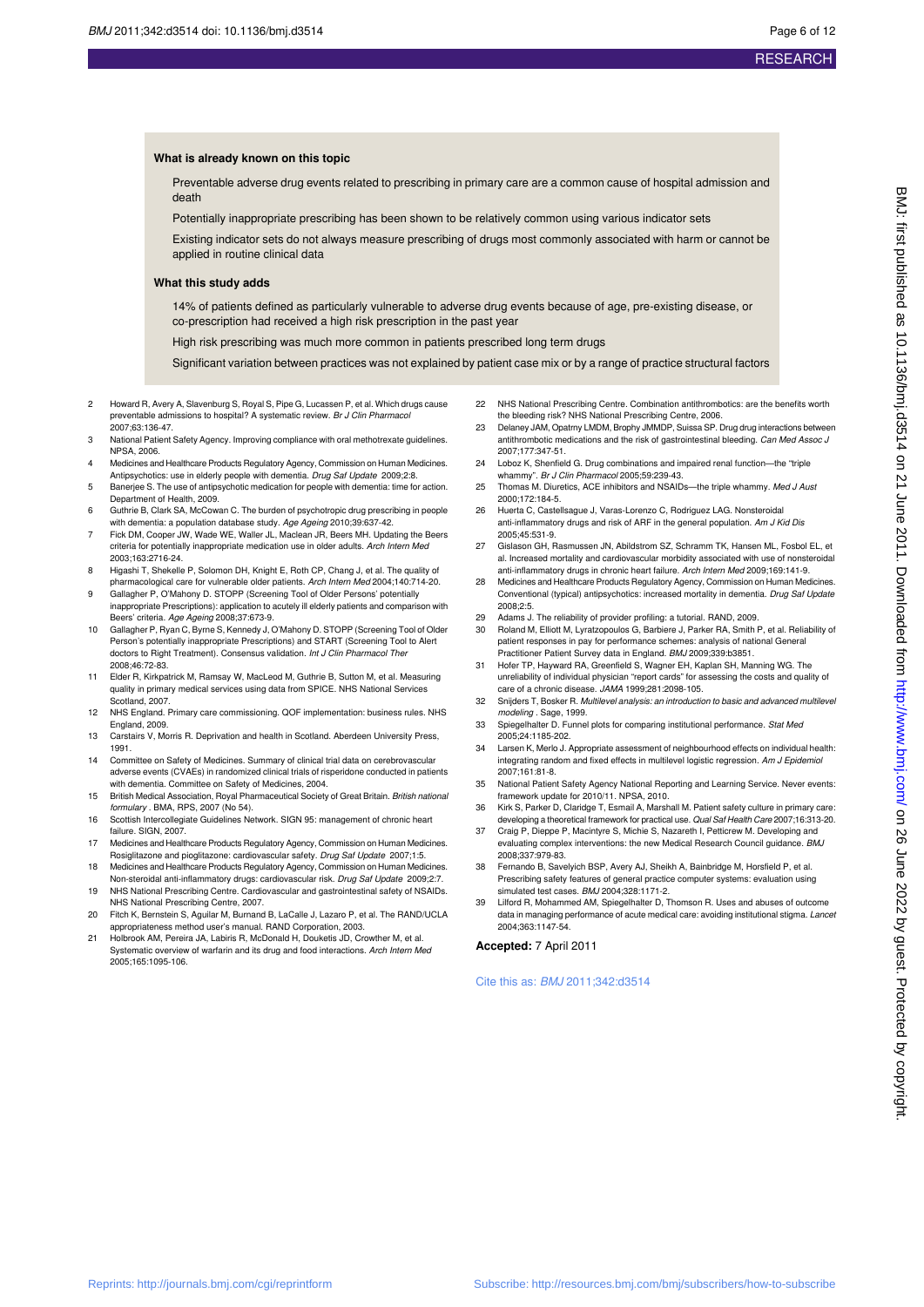### **Tables**

#### **Table 1| Indicator definitions**

| Measure name                                                                                                                                        | <b>Numerator definition</b>                                                                                                                                                                                                                                                                                                                                                                                                                                                                                     | <b>Denominator definition</b>                                                                                                                                                    |
|-----------------------------------------------------------------------------------------------------------------------------------------------------|-----------------------------------------------------------------------------------------------------------------------------------------------------------------------------------------------------------------------------------------------------------------------------------------------------------------------------------------------------------------------------------------------------------------------------------------------------------------------------------------------------------------|----------------------------------------------------------------------------------------------------------------------------------------------------------------------------------|
| NSAID prescribed in patient with peptic ulcer<br>without gastroprotection <sup>15 19</sup>                                                          | No of patients prescribed oral NSAID in past year without<br>prescription of gastroprotective drug in eight weeks before<br>prescription of NSAID                                                                                                                                                                                                                                                                                                                                                               | No of patients with $\geq 1$ year history of peptic ulcer<br>disease                                                                                                             |
| NSAID prescribed in over 75s without<br>gastroprotection <sup>15</sup> <sup>19</sup>                                                                | No of patients prescribed NSAID in past 12 weeks without<br>prescription of gastroprotective drug in eight weeks before<br>prescription of NSAID                                                                                                                                                                                                                                                                                                                                                                | No of patients aged ≥75 prescribed NSAID in past<br>12 weeks                                                                                                                     |
| NSAID prescribed in over 65s prescribed<br>angiotensin converting enzyme inhibitor or<br>angiotensin receptor blocker and diuretic <sup>24 25</sup> | No of patients prescribed NSAID in past 12 weeks ("triple"<br>whammy")                                                                                                                                                                                                                                                                                                                                                                                                                                          | No of patients aged ≥65 prescribed angiotensin<br>converting enzyme inhibitor or angiotensin<br>receptor blocker and diuretic in past 12 weeks                                   |
| NSAID prescribed in over 65s with estimated<br>glomerular filtration rate $<$ 60 <sup>1526</sup>                                                    | No of patients prescribed NSAID in past 12 weeks                                                                                                                                                                                                                                                                                                                                                                                                                                                                | No of patients aged ≥65 with stage 3, 4, or 5 renal<br>impairment (estimated glomerular filtration rate<br>$< 60$ )                                                              |
| NSAID, antiplatelet, high risk antibiotic, or oral<br>azole antifungal prescribed to current warfarin<br>user <sup>15 23</sup>                      | No of patients co-prescribed one of specified drugs in past year<br>while taking warfarin. Co-prescription defined as both drugs<br>prescribed on same day in past year, or prescription of high risk<br>drug between two warfarin prescriptions in past year-that is,<br>although measure includes only those currently taking warfarin,<br>co-prescription in past year has to occur while patients were<br>receiving warfarin. High risk antibiotics defined as macrolides,<br>quinolones, and metronidazole | No of patients prescribed warfarin in past 12<br>weeks                                                                                                                           |
| NSAID, tricyclic, thiazolidinedione, or other "drug<br>to avoid" prescribed to patient with heart failure <sup>16</sup><br>1727                     | No of patients prescribed at least one of specified drugs in past No of patients with diagnosis of heart failure<br>year. Other "drugs to avoid" are tadalafil, disulfiram, minoxidil, recorded at time of last prescription<br>and class I and III antiarrhythmics, except amiodarone,<br>verapamil, diltiazem, and itraconazole                                                                                                                                                                               |                                                                                                                                                                                  |
| Methotrexate not prescribed with explicit<br>instruction to take weekly <sup>15</sup>                                                               | No of patients without an explicitly weekly dose instruction on<br>last prescription                                                                                                                                                                                                                                                                                                                                                                                                                            | No of patients prescribed methotrexate in past 12<br>weeks                                                                                                                       |
|                                                                                                                                                     | Methotrexate 2.5 mg and 10 mg co-prescription <sup>15</sup> No of patients co-prescribed 10 mg and 2.5 mg methotrexate<br>tablets on last prescription                                                                                                                                                                                                                                                                                                                                                          | No of patients prescribed methotrexate in past 12<br>weeks                                                                                                                       |
| with dementia but not psychosis <sup>14 28</sup>                                                                                                    | Risperidone/olanzapine* prescribed in over 65s No of patients prescribed olanzapine or risperidone in past 12<br>weeks                                                                                                                                                                                                                                                                                                                                                                                          | No of patients aged $\geq 65$ with diagnosis of<br>dementia recorded at time of last prescription but<br>with no diagnosis of psychosis recorded at time<br>of last prescription |

NSAID=non-steroidal anti-inflammatory drug.

\*Reflects national guidance at time care was delivered. More recent guidance is that all antipsychotics are contraindicated in older people with dementia except for risperidone for short term treatment of aggression.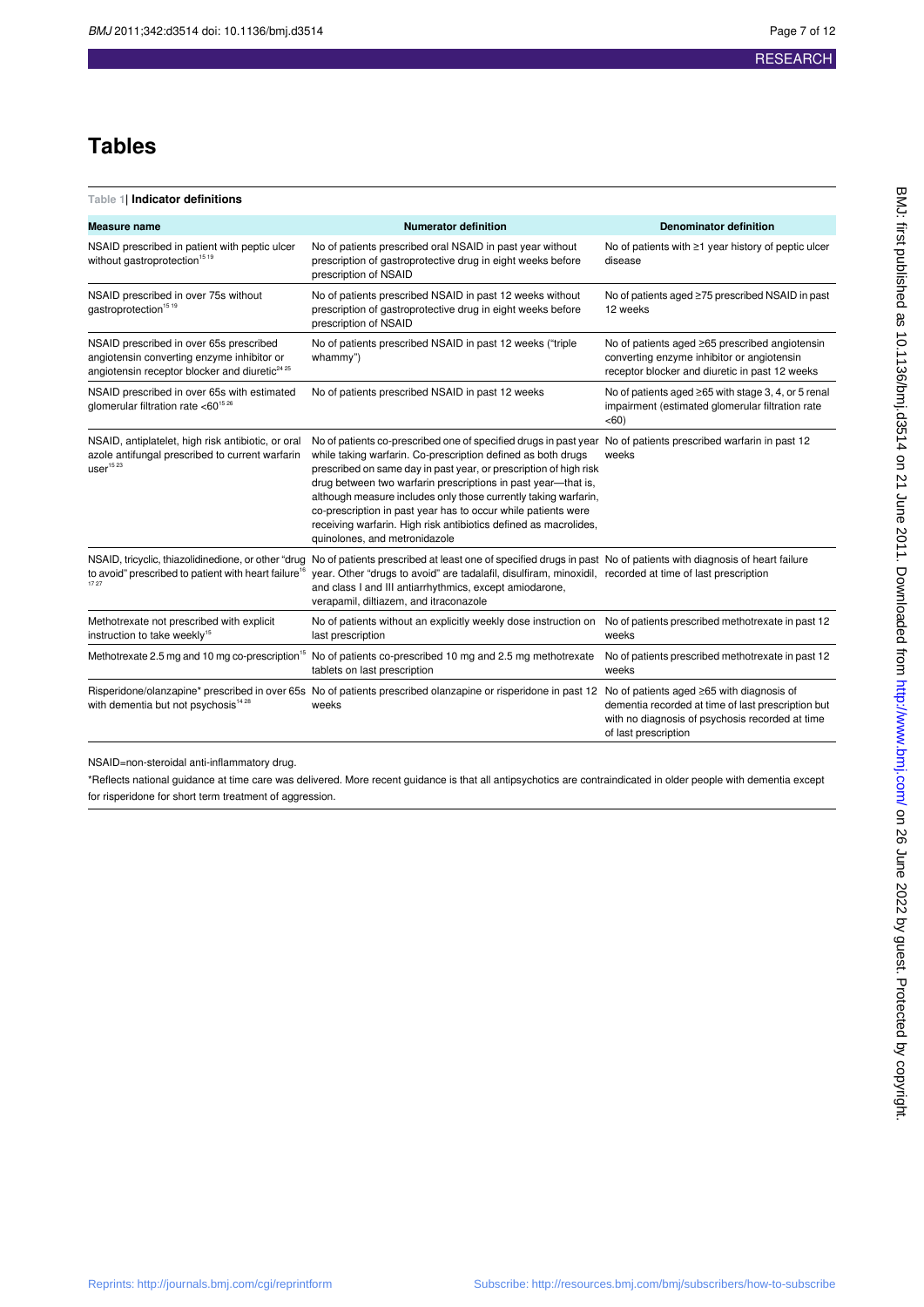#### **Table 2| Percentage of patients receiving high risk prescription**

| Prescribing safety indicator                                                                                                                           | No of patients receiving<br>high risk prescription/No<br>of patients particularly<br>vulnerable to ADE | % (95% CI)                 | <b>Reliability for</b><br>practice with<br>median<br>denominator size* | % of practices<br>with reliability<br>>0.7 | % of practices<br>with reliability<br>>0.8 |
|--------------------------------------------------------------------------------------------------------------------------------------------------------|--------------------------------------------------------------------------------------------------------|----------------------------|------------------------------------------------------------------------|--------------------------------------------|--------------------------------------------|
| NSAID prescribed in patient with peptic ulcer<br>disease without gastroprotection                                                                      | 4371/49 574                                                                                            | 8.8 (8.6 to 9.1)           | 0.84                                                                   | 77.5                                       | 59.7                                       |
| NSAID prescribed in patients 75 and over<br>without gastroprotection                                                                                   | 4464/8840                                                                                              | 50.5 (49.5 to 51.5)        | 0.64                                                                   | 31.7                                       | 7.6                                        |
| NSAID prescribed in patients aged 65 and<br>over prescribed angiotensin converting<br>enzyme inhibitor or angiotensin receptor<br>blocker and diuretic | 3908/44 492                                                                                            | 8.8 (8.5 to 9.0)           | 0.88                                                                   | 90.5                                       | 79.4                                       |
| NSAID prescribed in patients aged 65 and<br>over with estimated glomerular filtration rate<br><60                                                      | 2272/27 668                                                                                            | 8.2 (7.1 to 9.3)           | 0.76                                                                   | 61.6                                       | 40.3                                       |
| NSAID prescribed to current warfarin user                                                                                                              | 550/16 182                                                                                             | 3.4 (3.1 to 3.7)           | 0.86                                                                   | 86.0                                       | 72.7                                       |
| Antiplatelet prescribed to current warfarin user                                                                                                       | 1554/16 182                                                                                            | $9.6$ (9.2 to 10.1)        | 0.76                                                                   | 66.7                                       | 36.8                                       |
| High risk antibiotic prescribed to current<br>warfarin user                                                                                            | 1271/16 182                                                                                            | 7.9 (6.4 to 9.3)           | 0.67                                                                   | 42.2                                       | 13.3                                       |
| Oral azole antifungal prescribed to current<br>warfarin user                                                                                           | 116/16 182                                                                                             | $0.7(0.6 \text{ to } 0.8)$ | 0.74                                                                   | 60.3                                       | 29.2                                       |
| NSAID prescribed to patient with heart failure                                                                                                         | 2181/19 052                                                                                            | 11.4 (11.0 to 11.9)        | 0.73                                                                   | 59.4                                       | 33.6                                       |
| Tricyclic prescribed to patient with heart failure                                                                                                     | 1246/19 052                                                                                            | 6.5 (6.2 to 6.9)           | 0.74                                                                   | 60.3                                       | 35.9                                       |
| Thiazolidinedione prescribed to patient with<br>heart failure                                                                                          | 278/19 052                                                                                             | 1.5(1.3 to 1.6)            | 0.80                                                                   | 71.1                                       | 47.3                                       |
| Other "drugs to avoid" prescribed to patient<br>with heart failure+                                                                                    | 87/19 052                                                                                              | 0.5(0.4 to 0.6)            | 0.90                                                                   | 91.7                                       | 80.3                                       |
| Methotrexate not prescribed with explicit<br>instruction to take weekly                                                                                | 92/3487                                                                                                | 2.6 (2.1 to 3.2)           | 0.76                                                                   | 58.1                                       | 36.8                                       |
| Methotrexate 2.5 mg and 10 mg<br>co-prescription                                                                                                       | 410/3487                                                                                               | 11.8 (10.7 to 12.8)        | 0.69                                                                   | 45.4                                       | 19.0                                       |
| Risperidone/olanzapine prescribed in over<br>65s with dementia but not psychosis                                                                       | 288/10 171                                                                                             | 2.8 (2.5 to 3.2)           | 0.84                                                                   | 76.5                                       | 62.2                                       |
| Patients with at least one high risk prescription<br>(all indicators)                                                                                  | 19 308/139 404                                                                                         | 13.9 (13.7 to 14.0)        | 0.92                                                                   | 95.6                                       | 88.2                                       |

ADE=adverse drug event; NSAID=non-steroidal anti-inflammatory drug.

\*Reliability coefficient can vary between 0 (completely unreliable) and 1 (completely reliable). Values greater than 0.7 are generally considered as indicating acceptable reliability, although for high stakes evaluation, reliabilities of 0.8-0.9 are preferable.

†Other "drugs to avoid" are tadalafil, disulfiram, minoxidil, and class I and III antiarrhythmics, except amiodarone, verapamil, diltiazem, and itraconazole.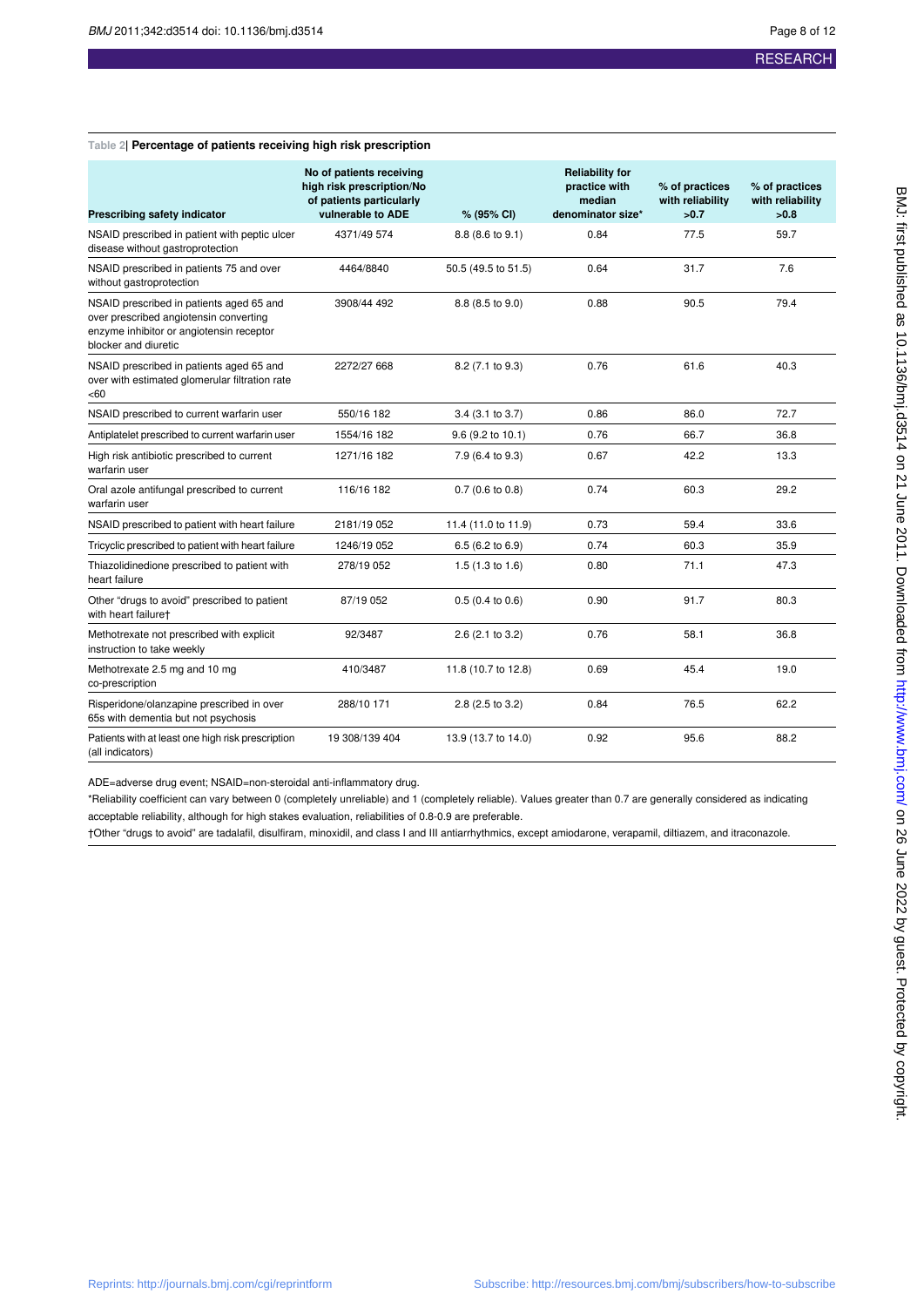**Table 3| Percentage of patients receiving high risk prescription and multilevel univariate odds ratios of patient receiving at least one high risk prescription**

| Variable                                        |                     | % receiving any high risk prescription (95% CI) Multilevel univariate odds ratio (95% CI) |
|-------------------------------------------------|---------------------|-------------------------------------------------------------------------------------------|
| Patient level fixed effects (No of patients)    |                     |                                                                                           |
| Age:                                            |                     |                                                                                           |
| <40 (3870)                                      | 6.7 (5.9 to 7.5)    | 1                                                                                         |
| 40-49 (8108)                                    | 8.4 (7.8 to 9.0)    | 1.30 (1.12 to 1.51)                                                                       |
| 50-59 (13 242)                                  | 12.6 (12.0 to 13.1) | 2.04 (1.78 to 2.34)                                                                       |
| 60-69 (27 238)                                  | 14.4 (14.0 to 14.8) | 2.38 (2.08 to 2.71)                                                                       |
| 70-79 (47 663)                                  | 15.9 (15.6 to 16.2) | 2.69 (2.36 to 3.06)                                                                       |
| ≥80 (39 283)                                    | 13.2 (12.9 to 13.6) | 2.20 (1.93 to 2.51)                                                                       |
| Sex:                                            |                     |                                                                                           |
| Male (67 204)                                   | 13.1 (12.9 to 13.3) | 1                                                                                         |
| Female (72 200)                                 | 14.6 (14.3 to 14.8) | 1.14 (1.10 to 1.17)                                                                       |
| Carstairs deprivation fifth:                    |                     |                                                                                           |
| 1 (affluent) (24 392)                           | 12.8 (12.4 to 13.2) | 1                                                                                         |
| 2 (30 204)                                      | 13.0 (12.7 to 13.4) | 1.05 (0.99 to 1.12)                                                                       |
| 3 (32 033)                                      | 14.0 (13.6 to 14.4) | 1.05 (0.98 to 1.12)                                                                       |
| 4 (26 946)                                      | 14.1 (13.7 to 14.5) | 1.08 (1.02 to 1.16)                                                                       |
| 5 (deprived) (25 829)                           | 15.3 (14.8 to 15.7) | 1.10 (1.03 to 1.18)                                                                       |
| No of active repeat drugs:                      |                     |                                                                                           |
| 0 (19 082)                                      | 4.3 (4.1 to 4.7)    | 1                                                                                         |
| 1 or 2 (21 709)                                 | 11.0 (10.5 to 11.4) | 2.68 (2.47 to 2.91)                                                                       |
| 3 or 4 (30 460)                                 | 12.7 (12.3 to 13.1) | 3.18 (2.94 to 3.43)                                                                       |
| 5 or 6 (30 345)                                 | 14.5 (14.1 to 14.9) | 3.69 (3.42 to 3.99)                                                                       |
| 7 or 8 (20 445)                                 | 18.3 (17.8 to 18.8) | 4.87 (4.50 to 5.27)                                                                       |
| 9 or 10 (10 372)                                | 21.5 (20.7 to 22.3) | 5.92 (5.44 to 6.45)                                                                       |
| ≥11 (6991)                                      | 26.6 (25.5 to 27.6) | 7.81 (7.15 to 8.54)                                                                       |
| Practice level fixed effects (No of practices*) |                     |                                                                                           |
| List size fourth:                               |                     |                                                                                           |
| 512-4675 (79)                                   | 15.4 (14.7 to 16.0) | 1                                                                                         |
| 4676-7318 (79)                                  | 14.8 (14.4 to 15.2) | $0.95(0.85)$ to 1.07)                                                                     |
| 7319-9875 (79)                                  | 13.9 (13.5 to 14.2) | $0.88(0.79)$ to $0.99$                                                                    |
| 9876-21 440 (78)                                | 13.2 (12.9 to 13.4) | $0.82$ (0.73 to 0.92)                                                                     |
| Contract:                                       |                     |                                                                                           |
| New General Medical Services (270)              | 14.0 (13.8 to 14.2) | 1                                                                                         |
| 2c or 17c (Personal Medical Services) (39)      | 12.3 (11.8 to 12.8) | 0.88 (0.78 to 1.00)                                                                       |
| Training:                                       |                     |                                                                                           |
| Yes (105)                                       | 12.5 (12.2 to 12.8) | 1                                                                                         |
| No (204)                                        | 14.9 (14.6 to 15.2) | 1.19 (1.10 to 1.28)                                                                       |
| Dispensing:                                     |                     |                                                                                           |
| No (276)                                        | 14.2 (13.6 to 14.0) | 1                                                                                         |
| Yes (33)                                        | 13.8 (13.3 to 15.1) | 1.09 (0.94 to 1.26)                                                                       |
| Single handed:                                  |                     |                                                                                           |
| No (282)                                        | 13.8 (13.6 to 14.0) | 1                                                                                         |
| Yes (27)                                        | 15.0 (13.8 to 16.2) | 1.07 (0.90 to 1.26)                                                                       |
| Rurality/remoteness:                            |                     |                                                                                           |
| Primary city (111)                              | 12.6 (12.3 to 12.9) | 1                                                                                         |
| Urban area (88)                                 | 14.6 (14.3 to 14.9) | 1.16 (1.06 to 1.28)                                                                       |
| Accessible area (70)                            | 14.6 (14.1 to 15.0) | 1.20 (1.07 to 1.33)                                                                       |
| Remote area (15)                                | 15.0 (14.2 to 15.7) | 1.19 (0.99 to 1.42)                                                                       |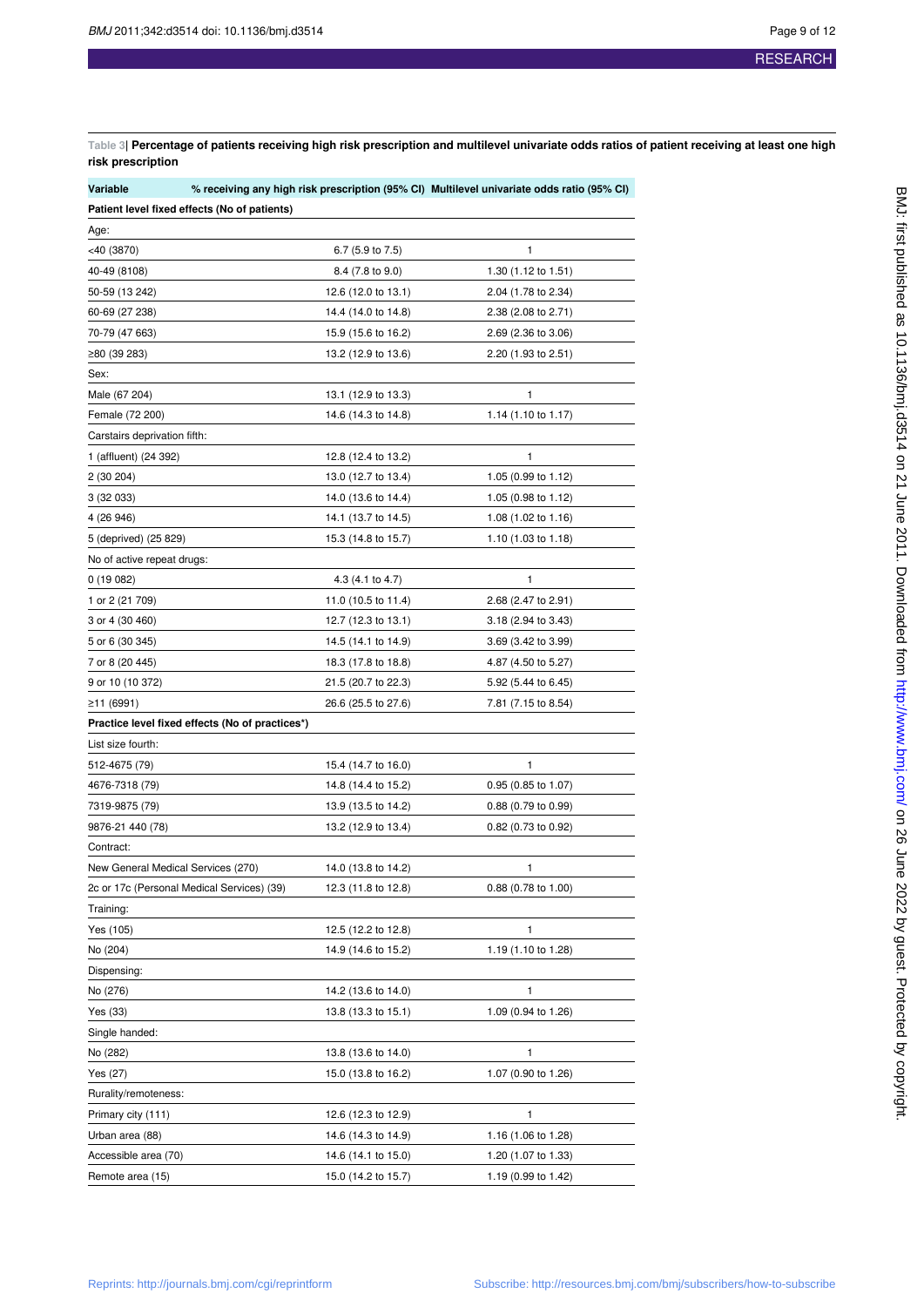#### **Table 3 (continued)**

| Variable                                | % receiving any high risk prescription (95% CI) Multilevel univariate odds ratio (95% CI) |                     |  |  |
|-----------------------------------------|-------------------------------------------------------------------------------------------|---------------------|--|--|
| Very remote area (31)                   | 13.5 (12.8 to 14.1)                                                                       | 1.02 (0.89 to 1.18) |  |  |
| Maximum QOF points for medicines 10-12: |                                                                                           |                     |  |  |
| Yes (292)                               | 13.7 (13.5 to 13.9)                                                                       |                     |  |  |
| No (17)                                 | 16.4 (15.5 to 17.3)                                                                       | 1.13 (0.95 to 1.35) |  |  |

QOF=Quality and Outcomes Framework.

\*Practice level data were unavailable for 6 (1.9%) practices with 2139 (1.5%) patients.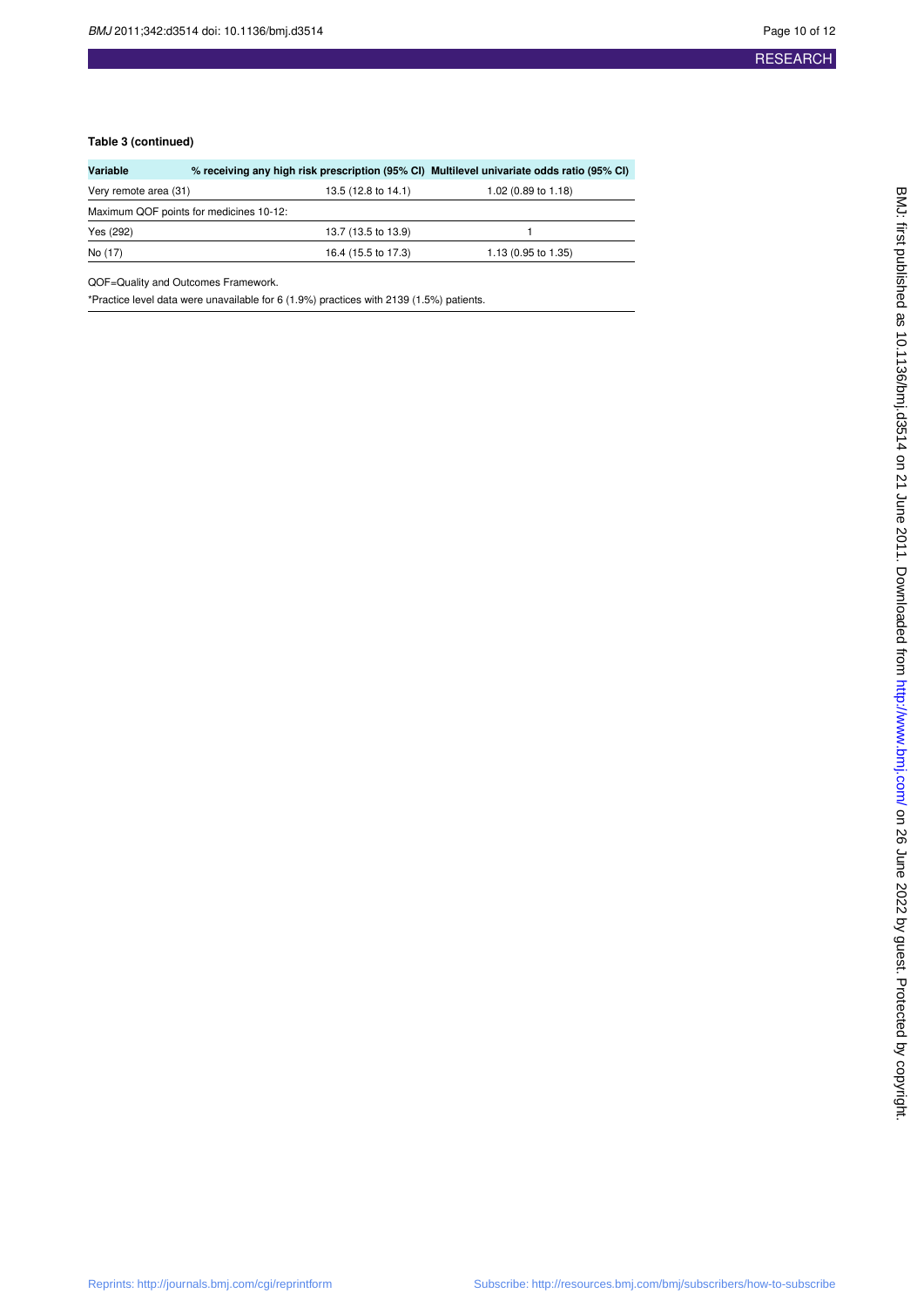#### **Table 4| Multivariate odds ratios of patient receiving one or more high risk prescriptions**

|                              | Odds ratio (95% CI)                                                       |                                                                                    |  |
|------------------------------|---------------------------------------------------------------------------|------------------------------------------------------------------------------------|--|
| Variable                     | Model 1 patient level variables only (315 practices, 139<br>404 patients) | Model 2 patient and practice level variables (309 practices, 137<br>265 patients*) |  |
| Patient level fixed effects  |                                                                           |                                                                                    |  |
| Age:                         |                                                                           |                                                                                    |  |
| <40                          | 1                                                                         | $\mathbf{1}$                                                                       |  |
| 40-49                        | 1.12 (0.96 to 1.30)                                                       | 1.12 (0.96 to 1.30)                                                                |  |
| 50-59                        | 1.35 (1.18 to 1.56)                                                       | 1.35 (1.18 to 1.56)                                                                |  |
| 60-69                        | 1.16 (1.01 to 1.33)                                                       | 1.16 (1.01 to 1.33)                                                                |  |
| 70-79                        | 1.18 (1.03 to 1.35)                                                       | 1.18 (1.03 to 1.35)                                                                |  |
| ≥80                          | 0.98 (0.86 to 1.13)                                                       | 0.98 (0.85 to 1.12)                                                                |  |
| Sex:                         |                                                                           |                                                                                    |  |
| Male                         | 1                                                                         | 1                                                                                  |  |
| Female                       | 1.05 (1.02 to 1.08)                                                       | 1.05 (1.02 to 1.09)                                                                |  |
| No of active repeat drugs:   |                                                                           |                                                                                    |  |
| 0                            | 1                                                                         | 1                                                                                  |  |
| $1 - 2$                      | 2.69 (2.47 to 2.92)                                                       | 2.69 (2.48 to 2.93)                                                                |  |
| $3 - 4$                      | 3.24 (2.99 to 3.52)                                                       | 3.25 (2.99 to 3.53)                                                                |  |
| $5-6$                        | 3.79 (3.49 to 4.11)                                                       | 3.81 (3.51 to 4.13)                                                                |  |
| $7 - 8$                      | 5.01 (4.61 to 5.45)                                                       | 5.01 (4.61 to 5.45)                                                                |  |
| $9 - 10$                     | 6.06 (5.54 to 6.63)                                                       | 6.08 (5.56 to 6.65)                                                                |  |
| $\geq 11$                    | 7.91 (7.20 to 8.69)                                                       | 7.90 (7.19 to 8.68)                                                                |  |
| Practice level fixed effects |                                                                           |                                                                                    |  |
| Rurality/remoteness:         |                                                                           |                                                                                    |  |
| Primary city                 |                                                                           | $\mathbf{1}$                                                                       |  |
| Urban area                   |                                                                           | 1.19 (1.08 to 1.31)                                                                |  |
| Accessible area              |                                                                           | 1.14 (1.02 to 1.27)                                                                |  |
| Remote area                  |                                                                           | 1.15 (0.97 to 1.36)                                                                |  |
| Very remote area             |                                                                           | 0.97 (0.85 to 1.11)                                                                |  |
| List size fourth:            |                                                                           |                                                                                    |  |
| 512-4675                     |                                                                           | $\mathbf{1}$                                                                       |  |
| 4676-7318                    |                                                                           | 0.99 (0.88 to 1.11)                                                                |  |
| 7319-9875                    |                                                                           | 0.93 (0.82 to 1.05)                                                                |  |
| 9876-21 440                  |                                                                           | 0.85 (0.75 to 0.96)                                                                |  |
| Training:                    |                                                                           |                                                                                    |  |
| Yes                          |                                                                           | 1                                                                                  |  |
| No                           |                                                                           | 1.10 (1.02 to 1.20)                                                                |  |

\*Practice level data was unavailable for 6 (1.9%) practices with 2139 (1.5%) patients.